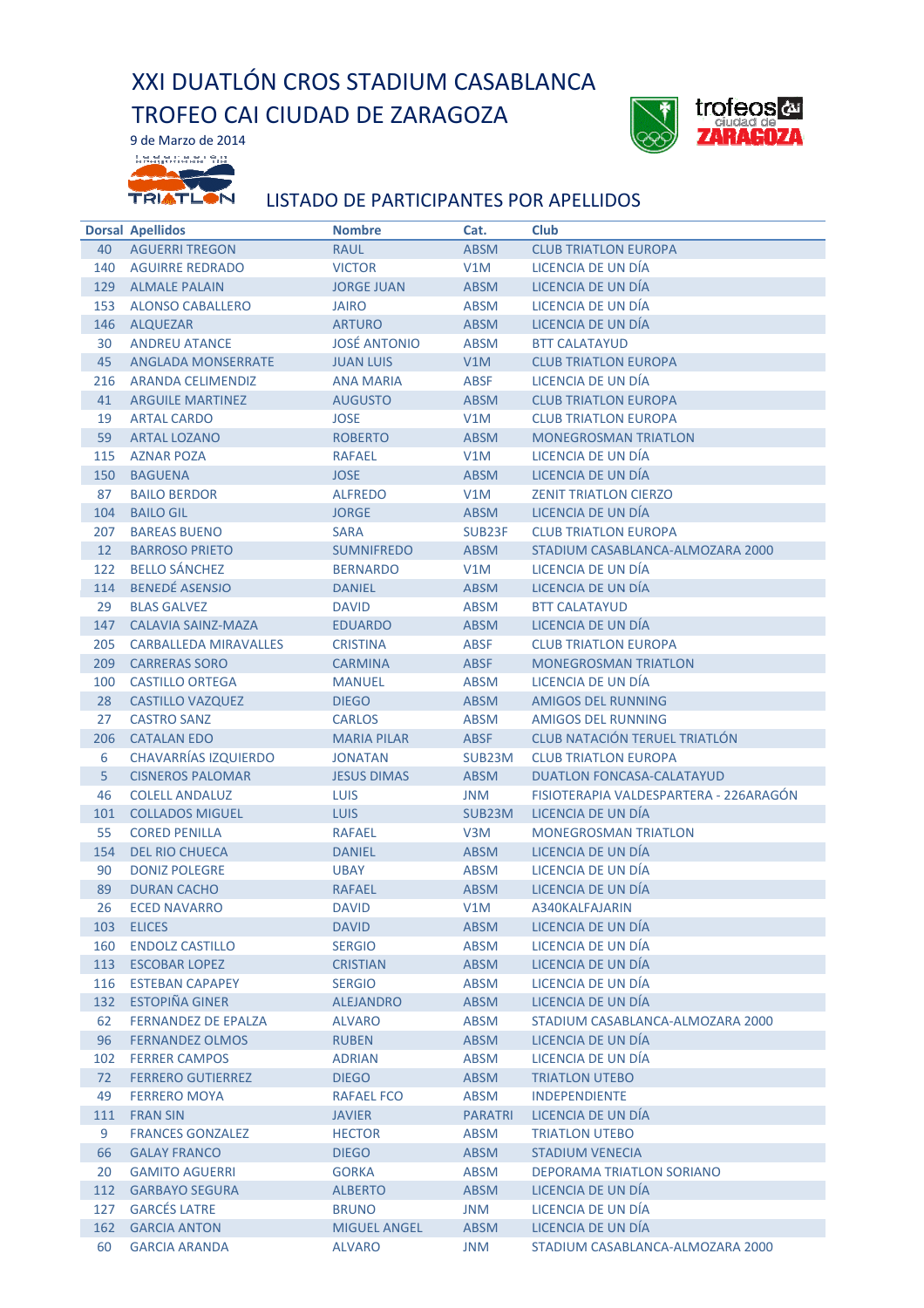|                | 161 GARCIA LOPEZ                                  | <b>IGNACIO JAVIER</b>             | V1M                | LICENCIA DE UN DÍA                           |
|----------------|---------------------------------------------------|-----------------------------------|--------------------|----------------------------------------------|
| 119            | <b>GARCIA QUILEZ</b>                              | <b>JULIAN</b>                     | V1M                | LICENCIA DE UN DÍA                           |
| 86             | <b>GENE CONZALEZ</b>                              | <b>VICTOR</b>                     | <b>ABSM</b>        | <b>ZENIT TRIATLON CIERZO</b>                 |
| 65             | <b>GIMENEZ POLO</b>                               | <b>HECTOR</b>                     | <b>ABSM</b>        | <b>STADIUM VENECIA</b>                       |
| 84             | <b>GIMENO HARO</b>                                | <b>RUBEN</b>                      | <b>ABSM</b>        | <b>ZENIT TRIATLON CIERZO</b>                 |
| 98             | <b>GONZALEZ ALCAIDE</b>                           | <b>VICTOR</b>                     | <b>ABSM</b>        | LICENCIA DE UN DÍA                           |
| 15             | <b>GONZALEZ BORDONABA</b>                         | <b>JAVIER</b>                     | <b>ABSM</b>        | S.D.R. ARENAS                                |
| 22             | <b>GONZALEZ CANTIN</b>                            | <b>ALFREDO</b>                    | V1M                | STADIUM CASABLANCA-ALMOZARA 2000             |
| 117            | <b>GONZÁLEZ OREA</b>                              | <b>ADRIÁN</b>                     | <b>ABSM</b>        | LICENCIA DE UN DÍA                           |
| 50             | <b>GONZALEZ ORTIZ</b>                             | <b>ADRIAN</b>                     | <b>ABSM</b>        | <b>INDEPENDIENTE</b>                         |
| 141            | <b>GONZALEZ RODRIGUEZ</b>                         | <b>MIGUEL</b>                     | <b>ABSM</b>        | LICENCIA DE UN DÍA                           |
| 79             | <b>GONZALEZ ROMERO</b>                            | <b>RAFAEL</b>                     | <b>ABSM</b>        | <b>TRIATLON UTEBO</b>                        |
| 21             | <b>GUTIÉRREZ BARRIOCANAL</b>                      | <b>CARLOS</b>                     | <b>ABSM</b>        | <b>C.D.ATLETICO 42195.ES VITORIA-GASTEIZ</b> |
| 210            | <b>GUZMAN GALVEZ</b>                              | <b>VANESA</b>                     | <b>ABSF</b>        | <b>TRIATLON UTEBO</b>                        |
| 145            | <b>HERNANDEZ</b>                                  | <b>VICTOR</b>                     | <b>ABSM</b>        | LICENCIA DE UN DÍA                           |
| 44             | <b>HERNANDEZ POLO</b>                             | RAÚL                              | <b>ABSM</b>        | <b>CLUB TRIATLON EUROPA</b>                  |
| 81             | <b>HERNÁNDEZ SANZ</b>                             | <b>ALBERTO</b>                    | SUB23M             | <b>TRIATLON UTEBO</b>                        |
| 52             | <b>HERNANDO GARCIA</b>                            | <b>JOSE LUIS</b>                  | V1M                | <b>INDEPENDIENTE</b>                         |
| 151            | <b>HERRERO GALLEGO</b>                            | <b>ENRIQUE</b>                    | <b>ABSM</b>        | LICENCIA DE UN DÍA                           |
| $\overline{2}$ | <b>HUESO PALACIAN</b>                             | <b>CARLOS</b>                     | V1M                | <b>DUATLON FONCASA-CALATAYUD</b>             |
| 157            | <b>IBUJES</b>                                     | <b>JORGE</b>                      | <b>ABSM</b>        | LICENCIA DE UN DÍA                           |
| 70             | <b>LABARGA GALINDO</b>                            | <b>CESAR</b>                      | V1M                | <b>TRIATLON UTEBO</b>                        |
| 215            | <b>LAFARGA AYERBE</b>                             | <b>LAURA</b>                      | <b>ABSF</b>        | LICENCIA DE UN DÍA                           |
| 106            | LALANZA CALVERA                                   | <b>JESUS</b>                      | V1M                | LICENCIA DE UN DÍA                           |
| 74             | <b>LAMBEA ANSO</b>                                | <b>PEDRO</b>                      | <b>ABSM</b>        | <b>TRIATLON UTEBO</b>                        |
| 208            | <b>LAMBEA RUBIO</b>                               | <b>MAPY</b>                       | <b>ABSF</b>        | <b>MONEGROSMAN TRIATLON</b>                  |
| 148            | <b>LAPUENTE AZNAR</b>                             | <b>CARLOS</b>                     | V2M                | LICENCIA DE UN DÍA                           |
| 135            | <b>LARROSA GRACIA</b>                             | <b>SERGIO</b>                     | <b>ABSM</b>        | LICENCIA DE UN DÍA                           |
| 203            | <b>LATORRE ESCUTIA</b>                            | <b>MARISA</b>                     | <b>ABSF</b>        | <b>CLUB TRIATLON EUROPA</b>                  |
| 24             | <b>LIZAMA MARTINEZ</b>                            | <b>FCO JAVIER</b>                 | <b>ABSM</b>        | A340KALFAJARIN                               |
| 11             | <b>LOPEZ ALLUE</b>                                | <b>MIGUEL</b>                     | <b>ABSM</b>        | <b>MAYENCOS BRICO-JACA TRIATLON</b>          |
| 105            | <b>LOPEZ CASEDAS</b>                              | <b>SIMON ELOY</b>                 | <b>ABSM</b>        | LICENCIA DE UN DÍA                           |
| 80             | LOPEZ GONZALEZ                                    | <b>JOSE ANGEL</b>                 | <b>ABSM</b>        | <b>TRIATLON UTEBO</b>                        |
| 131            | <b>LOPEZ PALOMO</b>                               | <b>CRISTIAN</b>                   | <b>ABSM</b>        | LICENCIA DE UN DÍA                           |
| 38             | <b>LORENTE BELTRAN</b>                            | ANGEL                             | <b>ABSM</b>        | <b>CCP ANDORRA-TRIATLON</b>                  |
| 34             | <b>LOSCOS ALLOZA</b>                              | <b>MANUEL</b>                     | V1M                | <b>CCP ANDORRA-TRIATLÓN</b>                  |
| 35             | <b>LOSCOS ALLOZA</b>                              | RAÚL                              | V1M                | <b>CCP ANDORRA-TRIATLÓN</b>                  |
| 126            | <b>MANADA PUERTAS</b>                             | ÁNGEL                             | V1M                | LICENCIA DE UN DÍA                           |
| 136            | <b>MARCO AGUSTÍ</b>                               | PAU                               | <b>ABSM</b>        | LICENCIA DE UN DÍA                           |
| 47             | <b>MARCO TOBAR</b>                                | <b>LUIS</b>                       | SUB23M             | FISIOTERAPIA VALDESPARTERA - 226ARAGÓN       |
| 124            | <b>MARCOS ZAPATERO</b>                            | <b>JOSÉ JAVIER</b>                | <b>ABSM</b>        | LICENCIA DE UN DÍA                           |
| 57             | <b>MARRO GRACIA</b>                               | <b>ALBERTO</b>                    | <b>ABSM</b>        | <b>MONEGROSMAN TRIATLON</b>                  |
| 133            | <b>MARTÍN JARQUE</b>                              | <b>NICOLÁS</b>                    | <b>ABSM</b>        | LICENCIA DE UN DÍA                           |
| 61             | <b>MARTINEZ ESTEBAN</b>                           | <b>MIGUEL ANGEL</b>               | V1M                | STADIUM CASABLANCA-ALMOZARA 2000             |
| 144            | <b>MARTINEZ GARCIA</b>                            | <b>JOSE</b>                       | <b>ABSM</b>        | LICENCIA DE UN DÍA                           |
| 63             | <b>MARTINEZ VERGARA</b>                           | <b>ALEJANDRO</b>                  | <b>ABSM</b>        | STADIUM CASABLANCA-ALMOZARA 2000             |
| 212            | <b>MAXIM</b>                                      | <b>VERÓNICA</b>                   | <b>ABSF</b>        | LICENCIA DE UN DÍA                           |
| 37             | MIGUEL ALQUEZAR                                   | <b>MARIO</b>                      | <b>JNM</b>         | CCP ANDORRA-TRIATLÓN                         |
| 23             | <b>MIGUEL BELLOC</b>                              | <b>MARCOS</b>                     | <b>ABSM</b>        | A340KALFAJARIN                               |
| 213            | <b>MILLAN CHAMON</b>                              | <b>ARANTXA</b>                    | <b>ABSF</b>        | LICENCIA DE UN DÍA                           |
| 164            | <b>MONAJ ARTÚS</b>                                | <b>RUBÉN</b>                      | <b>ABSM</b>        | LICENCIA DE UN DÍA                           |
| 94             | <b>MORA</b>                                       | <b>JOSE CARLOS</b>                | <b>ABSM</b>        | LICENCIA DE UN DÍA                           |
| 85             | MUÑOZ LOPEZ                                       | <b>FRANCISCO</b>                  | V1M                | <b>ZENIT TRIATLON CIERZO</b>                 |
| 163            | <b>MUÑOZ LORENTE</b>                              | <b>FELIPE</b>                     | <b>ABSM</b>        | STADIUM CASABLANCA-ALMOZARA 2000             |
| 139            | MURILLO CASASNOVAS                                | <b>AARÓN</b>                      | <b>ABSM</b>        | LICENCIA DE UN DÍA                           |
| 118            | <b>NAVAS PES</b>                                  | <b>ENRIQUE</b>                    | V1M                | LICENCIA DE UN DÍA                           |
| 76             | NICOLÁS MELÉNDEZ                                  | <b>IGNACIO</b>                    | <b>ABSM</b>        | <b>TRIATLON UTEBO</b>                        |
| 58             | NÚÑEZ GUIRAL                                      | <b>NOÉ</b>                        | <b>ABSM</b>        | <b>MONEGROSMAN TRIATLON</b>                  |
| $\overline{4}$ | NUÑEZ SERRANO                                     | <b>MIGUEL ANGEL</b>               | <b>ABSM</b>        | <b>CLUB TRIATLON EUROPA</b>                  |
| 83             | NUÑO LANGA<br><b>OLIETE FAÑANAS</b>               | <b>ADOLFO</b>                     | V1M                | <b>ZENIT TRIATLON CIERZO</b>                 |
| 92             |                                                   | <b>JAVIER</b>                     | V1M                | LICENCIA DE UN DÍA                           |
| 143<br>67      | <b>PALACIN AVELLANAS</b><br><b>PARDOS SANCHEZ</b> | <b>FERNANDO</b>                   | V1M                | LICENCIA DE UN DÍA<br><b>STADIUM VENECIA</b> |
| 202            | PEÑALVA COLOMERA                                  | <b>FERNANDO</b><br><b>NATALIA</b> | V1M<br><b>ABSF</b> | <b>CLUB TRIATLON EUROPA</b>                  |
|                |                                                   |                                   |                    |                                              |